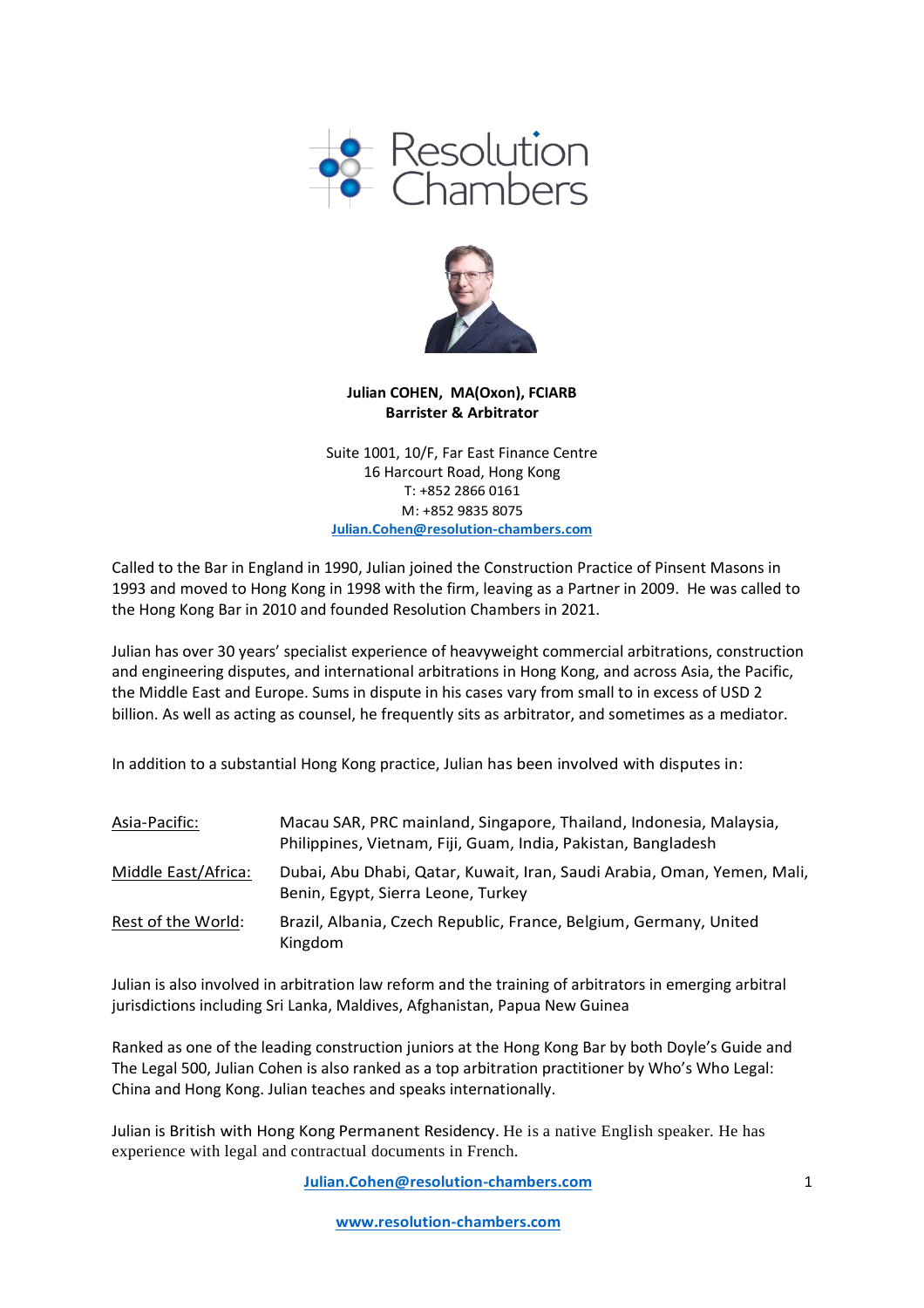## 1. **Education**

- City University, London: Diploma in Law
- Lady Margaret Hall, Oxford University: Politics, Philosophy and Economics

# **2. Professional Qualifications & Memberships**

- **-** Called to the Bar: England & Wales (Gray's Inn), 1990; Hong Kong, 2010
- **-** Fellow of the Chartered Institute of Arbitrators
- **-** Diploma in International Commercial Arbitration, Chartered Institute of **Arbitrators**
- **-** Qualified Dispute Resolver (mediation), the Academy of Experts
- **-** Approved Tutor for all Chartered Institute of Arbitrators' courses on arbitration
- **-** Fellow, Hong Kong Institute of Arbitrators
- **-** Member, Arbitration Committee, ICC Hong Kong branch 2007 to date
- **-** Solicitor: England & Wales, 1994; Hong Kong 1998 2009
- **-** Solicitor Advocate (all Civil courts): England & Wales: 1994

# **3. Professional Background**

- **-** 2010 Barrister (Hong Kong)
- **-** 1998- 2009 Pinsent Masons (Hong Kong): Partner & Solicitor
- **-** 1993-1998 Masons (London) Solicitor
- **-** 1991 1993 Barrister, 29 Bedford Chambers, London
- **-** 1991 Lafili Van Crombrugghe, Avocats, Brussels, Belgium
- **-** 1990 1991 Gide Loyrette Nouel, Avocats a la Cour de Paris

# **4. Commercial Disputes and Arbitration**

Julian Cohen is ranked as a top arbitration practitioner by Who's Who Legal: China and Hong Kong and as well as acting as counsel, Julian regularly sits as an arbitrator. He also acts as a mediator.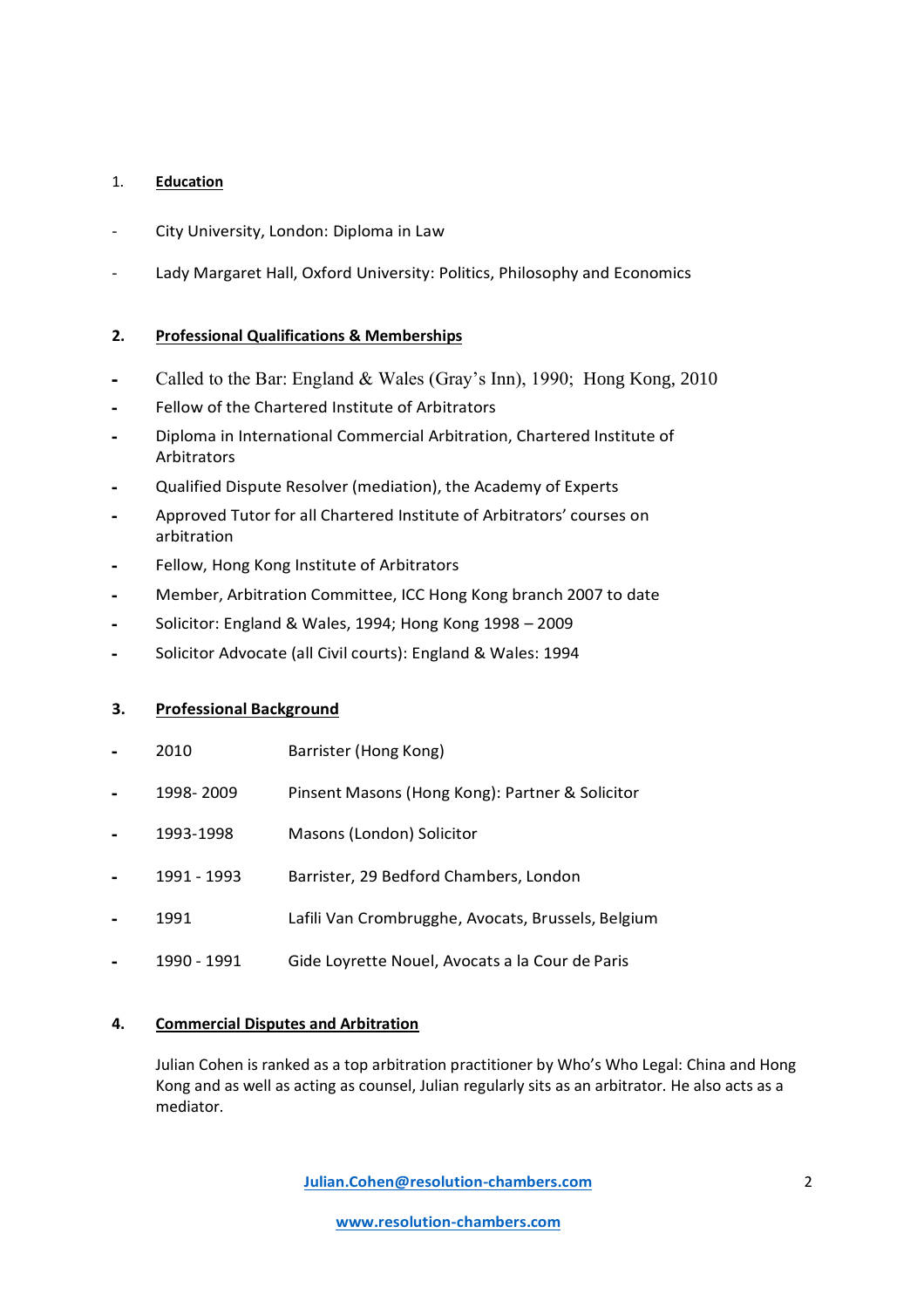### Julian's commercial dispute and commercial arbitration experience includes

| <b>Agency Agreements</b>       | <b>Intellectual Property</b> | Sale of                      |
|--------------------------------|------------------------------|------------------------------|
|                                |                              | Goods/Commodities            |
| Cross-Border Investment        | Joint Ventures               | <b>Shareholders Disputes</b> |
| <b>Distribution Agreements</b> | <b>Professional Services</b> | Shipbuilding                 |

## **5. Construction, Engineering, Energy Disputes**

Julian Cohen is recognised as one of the world's leading construction lawyers, and is ranked by legal directories as being one of Hong Kong's leading construction barristers (Doyle's Guide and The Legal 500) and a top arbitration practitioner (Who's Who Legal: China and Hong Kong).

Julian acts for all stakeholders in projects including Developers, Contractors, Sub-Contractors, Consultants, and Governments. He is also regularly appointed as an arbitrator and mediator.

### Building Works

| Commercial                    | Leisure Facilities    | <b>Professional Consultants</b> |
|-------------------------------|-----------------------|---------------------------------|
| Developments                  |                       |                                 |
| <b>Educational Facilities</b> | Office Developments   | <b>Residential Developments</b> |
| <b>Hotels</b>                 | <b>Process Plants</b> | Shipbuilding                    |

Civil Works

| Airports       | <b>Maritime Ports</b>    | Professional Negligence |
|----------------|--------------------------|-------------------------|
| <b>Bridges</b> | Rail / Light Rail        | Roads                   |
| Canals         | <b>Reclamation Works</b> | <b>Tunnels</b>          |

## **Energy**

| Hydroelectric | <b>Combined Cycle Power Stations</b> | Oil Rigs & platforms            |
|---------------|--------------------------------------|---------------------------------|
| Solar Power   | Oil & Gas Pipelines                  | <b>Petrochemical Facilities</b> |
| Wind Power    | <b>Oil Processing Facilities</b>     | <b>Power Stations</b>           |

#### **Others**

| <b>Commissions of Inquiry</b> | Sewage Treatment | <b>Train Rolling Stock</b>    |
|-------------------------------|------------------|-------------------------------|
| Runway Lighting               | Shipbuilding     | <b>Water Treatment Plants</b> |
| Systems                       |                  |                               |

**[Julian.Cohen@resolution-chambers.com](mailto:Julian.Cohen@resolution-chambers.com)**